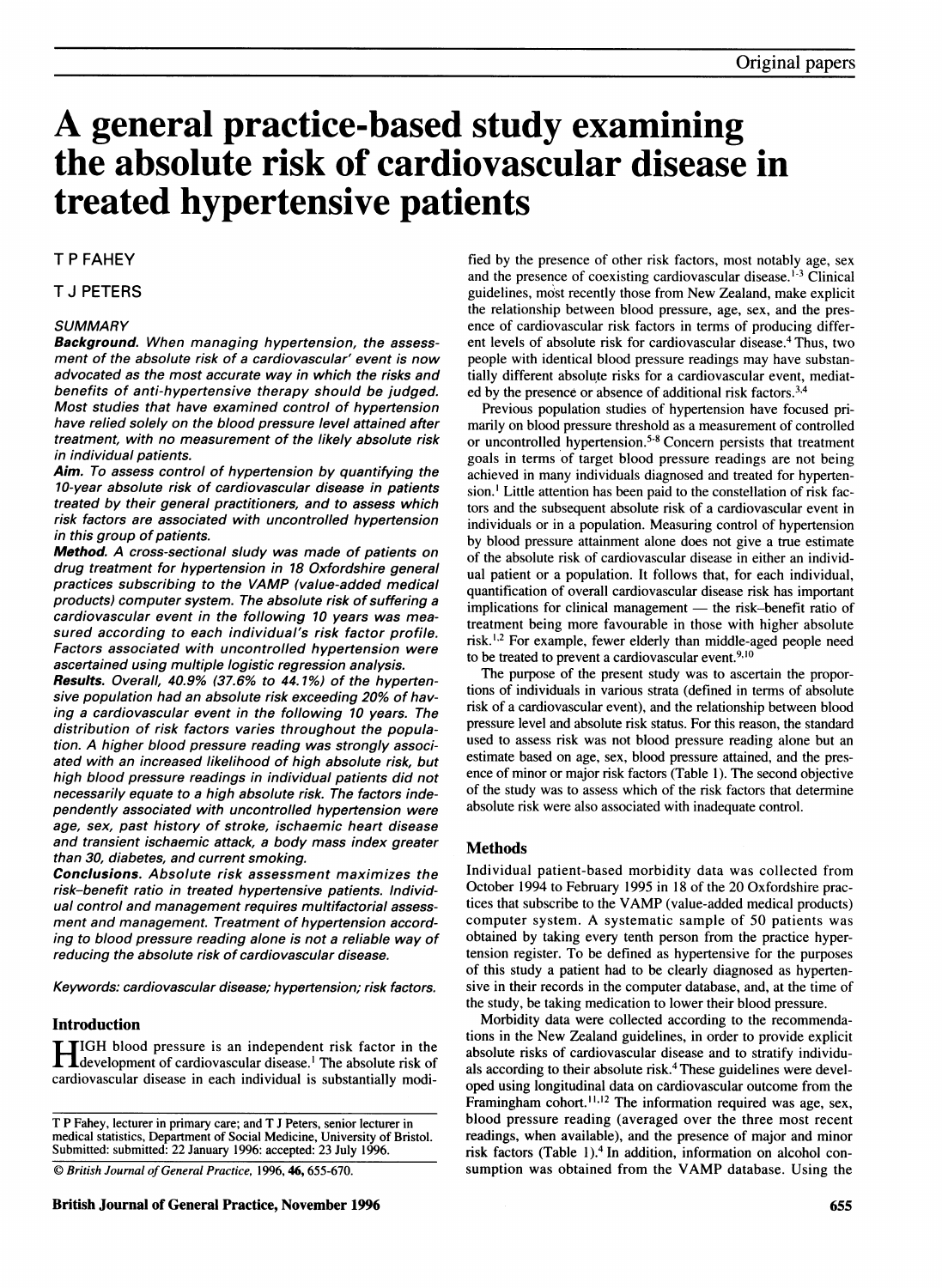|  |  |  |  |  |  | Table 1. Major and minor risk factors according to New Zealand criteria. |
|--|--|--|--|--|--|--------------------------------------------------------------------------|
|--|--|--|--|--|--|--------------------------------------------------------------------------|

| Major risk factors              | Minor risk factors                                 |
|---------------------------------|----------------------------------------------------|
| Present or previous history of: | Presence of:                                       |
| Symptomatic CVS disease         | <b>Current smoking</b>                             |
| Myocardinal infarction          | <b>Diabetes</b>                                    |
| <b>Stroke</b>                   | Body mass index (BMI) > 30                         |
| Transient ischaemic attack      | HDL1:total cholesterol > 6.1*                      |
| Peripheral vascular disease     | Family history of premature cardiovascular disease |
| Coronary artery bybass graft    |                                                    |
| Coronary angioplasty            |                                                    |
| Left ventricular hypertrophy    |                                                    |
| Familial hypercholesterolaemia  |                                                    |

\* Modified <sup>10</sup> UK recommendations of cholestrol > 7.8 mmol/l. thigh-density lipoprotein cholesterol.

(cross-sectional) data collected in this way, each individual was thus stratified into one of five categories according to the New Zealand guidelines:

- Blood pressure  $\leq 150/90$  mmHg (below the range at which absolute risk is calculated according to New Zealand guidelines)
- Absolute risk  $< 10\%$
- Absolute risk between 10% and 19%
- Absolute risk between 20% and 40%, or
- Absolute risk  $> 40\%$ .

The New Zealand guidelines contain no explicit statement about the reduction in absolute risk over the following 10 years that is required to achieve control; they do suggest that treatment should be commenced at levels greater than or equal to 20%.4 Hence, for the purposes of this study, an absolute risk of 20% or higher indicated uncontrolled hypertension, while an absolute risk below 20% indicated controlled hypertension. This level of risk means that 150 people would need to be treated for one year to prevent a single cardiovascular event.<sup>4</sup> Although the New Zealand guidelines deal principally with pre-treatment absolute risk levels, these could not be ascertained reliably in the present study. Hence, the analyses relate to current blood pressure and risk factor levels, and thus to current cardiovascular risk status.

#### Statistical analysis

The first step was to calculate the percentages in the various risk strata that produced the proportions classified as controlled and uncontrolled. The key proportion of uncontrolled hypertensives and its 95% confidence interval (CI) were estimated, with and without the sampling method being taken into account. This involved adjustment for unequal sampling fractions'3 and the clustering effects of sampling individuals through the practices; the second of these corrections required the calculation of an  $intra-practic correlation coefficient.<sup>14,15</sup>$  The latter represents the inefficiency of the cluster sampling method compared with the simple random sampling approach (which is logistically much more difficult).

Potential risk factors according to New Zealand guidelines were coded as dichotomous variables, calculated in 2x2 tables and tested with the use of the chi-square statistic or Fisher's exact test when necessary. To identify independent risk factors for uncontrolled hypertension, unadjusted risk factors that were significantly associated with uncontrolled hypertension at the 5% level were entered into a multiple logistic regression model. Final adjusted estimates of the (independent) relationships of the risk factors with uncontrolled hypertension are presented as odds ratios with their 95% confidence intervals. All calculations were

performed on Microsoft Excel, Minitab for Windows and SPSS for Windows.

#### **Results**

### Absolute risk

Eighteen (90%) of the practices permitted data collection and provided a hypertension register. From these, morbidity data on a systematic sample of 895 patients were collected. Nineteen (2.1%) of these patients had no blood pressure record on the database and were excluded from further analysis. Overall, 40.9% (95% CI 37.6-44.1%) of the population had uncontrolled hypertension according to the New Zealand guideline criteria, including 11.6% (95% CI 9.5-13.8%) who had an absolute risk that exceeded 40% over the following 10 years (Table 2). After adjusting for the sampling method (the intra-practice correlation coefficient was 0.0551), the estimated proportion uncontrolled was 39.8% (95% CI 33.3-46.3%). As can be seen, the complex adjustments to this estimate and its standard error that were necessitated by the sampling method led to little change in the figures (as would be expected, the confidence interval became slightly wider). Consequently, such adjustments were not performed for the remaining analyses.

#### Distribution of risk factors

Overall, the prevalence of a major risk factor in this sample of 876 hypertensives with known absolute risk was 19.4% (95% CI 95% CI 16.8-22%), while the prevalence of a minor risk factor was 42.7% (95% CI 39.4-46%). Nearly half, or 46.1% (95% CI 42.8-49.4%), were male, and 37.7% (95% CI 34.5-40%) were taking two or more anti-hypertensive agents. The combination of major and minor risk factors in individuals varied throughout the sample, with just under half having no major or minor risk factors at all (Table 3).

#### Relationship between blood pressure and absolute risk

As blood pressure level increased (across the four categories: c 150/90 mmHg, 150-159/90-94 mmHg, 160-169/95-99 mmHg, and  $\geq$ 170/100 mmHg), so did the likelihood of having an absolute risk of <sup>a</sup> cardiovascular event that exceeded 20% (chisquare test for trend 247.5, 1 degree of freedom,  $P<0.001$ ). Blood pressure level alone did not necessarily equate to controlled or uncontrolled hypertension. For example, for the 19% of the sample who had <sup>a</sup> blood pressure in the range 160-169/95-99 mmHg, just under half, or 46.7% (95% CI CI 39.2-54.3%), had an absolute risk greater than 20%. In addition, of the 27% in the range 150-159/90-94 mmHg, over one-third, or 39.4% (95% CI 33.2-45.6%), were uncontrolled.

Lastly, the New Zealand guidelines recommend that treatment

#### 656 British Journal of General Practice, November 1996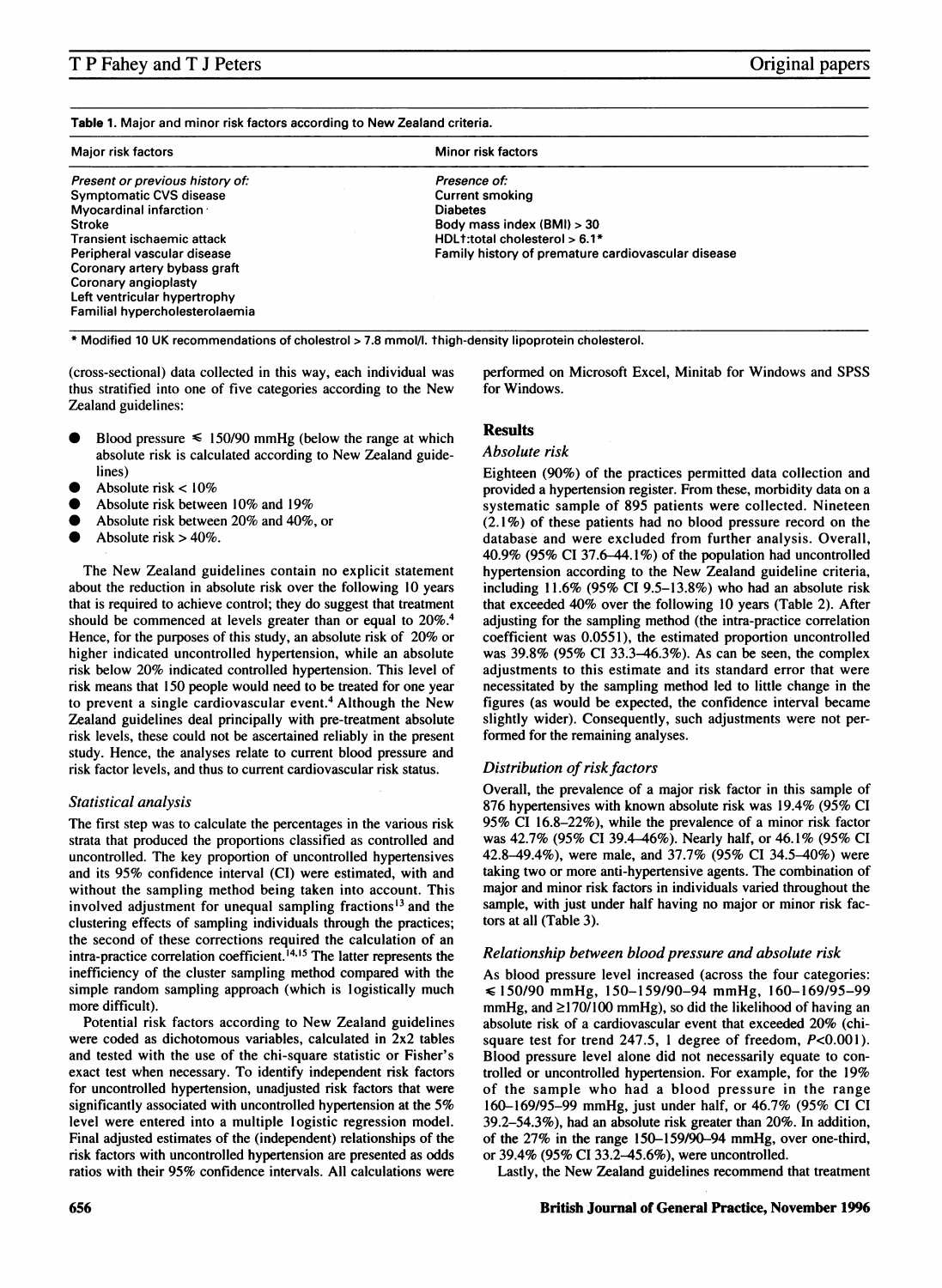Table 2. Percentages (95% Cl) of 876 individuals in various strata of absolute risk of <sup>a</sup> cardiovascular event according to the New Zealand guidelines in a hypertensive population.\*

| Absolute risk | Percentage of individuals | 95% CI       |
|---------------|---------------------------|--------------|
| BP < 150/90   | 33.0                      | 29.9-36.1    |
| $< 10\%$      | 5.4                       | $3.9 - 6.9$  |
| 10-20%        | 29.2                      | 26.2-32.2    |
| $>40\%$       | 11.6                      | $9.5 - 13.8$ |

\* Excluding 19 individuals without any blood pressure (BP) reading in whom absolute risk could not be calculated.

Table 3. Distribution of the major and minor risk factors in hypertensive individuals for whom absolute risk was known (figures given are the percentages out of 876).

| Major          |      | Minor risk factorst |     |     |
|----------------|------|---------------------|-----|-----|
| risk factors*  |      |                     |     |     |
| 0              | 45.5 | 29.1                | 5.7 | 0.5 |
|                | 5.7  | 3.5                 | 1.0 | 0.1 |
| $\overline{2}$ | 4.9  | 1.9                 | 0.3 |     |
| 3              | 1.0  | 0.3                 | 0.2 |     |
| Δ              | 0.2  | 0.1                 |     |     |

\*Major risk factors include: symptomatic cardiovascular disease, past history of myocardial infarction, cerebro vascular accident, transient ischaemic attack, peripheral vascular disease, coronary artery bypass graft, percutaneous coronary angioplasty, left ventricular hypertropy, and hypercholesterolaemia. tMinor risk factor include: current smoking, diabetes, BMI > 30,Chol > 7.8 mmol/l, and positive family history of cardiovascolar disease.

is commenced in individuals with a blood pressure greater than or equal to either <sup>170</sup> mmHg systolic or <sup>100</sup> mmHg diastolic, even if the absolute risk is less than 20%. In this sample, 21% had a blood pressure reading that exceeded this level. When absolute risk was calculated in this group of individuals, 30.1% (95% CI 23.5-36.7%) had an absolute risk below 20%.

#### Risk factors and uncontrolled hypertension

Again defining uncontrolled hypertension in terms of a 20% or higher absolute risk of having a cardiovascular event within 10 years, age was significantly associated with uncontrolled hypertension  $(\chi^2 = 71.3)$ , df = 1, P<0.001), while males were less likely to be controlled than females (the difference in proportions was 9.6%; 95% CI 3.1-16.1%) (Table 4). Both of these factors remained significantly associated with uncontrolled hypertension after adjustment for other risk factors (Table 5).

The presence of a major risk factor (difference in proportions 34.5%; 95% CI 26.5-42.5%) or minor risk factor (difference in proportions 13.1%; 95% CI 6.6-19.7%) was also associated with an increased chance of uncontrolled hypertension (Table 4). Furthermore, as the number of major risk factors ( $\chi^2$  = 9.0, df = 1, P<0.001), minor risk factors ( $\chi^2 = 15.8$ , df = 1, P<0.001), or combined risk factors ( $\chi^2$  = 44.1, df = 1, P<0.001) increased in individuals, so did the likelihood of having uncontrolled hypertension. Consumption of 30 or more units of alcohol a week was not associated with an increased absolute risk (unadjusted  $\chi^2$  = 0.18, df = 1,  $P = 0.89$ ).

When adjusted for potential confounding factors, the risk factors significantly associated with poor control were a past history of coronary heart disease (CHD) or transient ischaemic attacks (TIA), a body mass index greater than 30, the presence of diabetes, and a current smoking history (Table 5). The other risk tactors, together with the number of anti-hypertensive drugs taken and the length of time diagnosed as being hypertensive, were not associated with poor control after adjusting for age, sex, and the other variables in Table 5.

#### **Discussion**

This study has shown that about 40% of these patients had an absolute risk exceeding 20% of suffering a cardiovascular event in the following ten years. By New Zealand guideline standards such patients remain uncontrolled and require additional therapeutic adjustment to reduce their absolute risk.4 In addition, individuals displayed widely different combinations of major and minor risk factors that determined their absolute risk (Table 3). Quantification of overall risk in individual patients appears to be poorly understood or improperly managed in those individuals with uncontrolled hypertension. Notwithstanding the differences in classification for individuals, the overall estimated population level of uncontrolled hypertension is similar when blood pressure alone is used as the standard of management.<sup>7</sup>

This study confirms that blood pressure level alone may be a poor guide to each individual's absolute risk. Thus, treating solely on the basis of blood pressure level would appear to be a suboptimal management strategy<sup>2</sup>. Other risk factors associated with poor control further emphasize that reducing absolute risk requires a multifactorial approach to prevention. For example, smoking cessation is a realistic and feasible goal in individuals with hypertension.<sup>16</sup> Lowering blood pressure by drug treatment is only one of several methods by which the individual patient's absolute risk of cardiovascular disease may be reduced.

A shortcoming of the use of risk stratification according to the New Zealand guidelines as applied in this study, or indeed of any risk-scoring system, including blood pressure measurement alone, is the reliance on risk factors rather than actual cardiovascular outcome. This use of a proxy outcome measure (inevitable in a cross-sectional study of this nature) will lead to misclassification errors in either direction. Confirmation of these findings is needed from longitudinal studies where the initial (pre-treatment) level of absolute risk is known and cardiovascular mortality data is obtained.

Taking absolute risk as the standard against which management is to be judged may maximize the risk-benefit ratio but does not address the philosophical problem of which should be valued more highly: prevention of a cardiovascular event in an elderly person, or in a middle-aged person.<sup>2</sup> Similarly, though some individuals may not reach a treatment goal, whether by lowering of blood pressure or by modification of risk factors, they may have made substantial progress in terms of reduced absolute risk compared with their initial level of risk.'7 Such risk reductions are not apparent when simply measuring the proportion 'uncontrolled', and only become clear when examining individual response to treatment over time.

Previous studies have examined predisposing factors associated with poor control of hypertension in populations, most particularly in the US.<sup>18,19</sup> These studies have highlighted that failure to comply with medication, lack of medical insurance, and restricted access to a primary care physician were all associated with poor control when measured by attained blood pressure threshold. In the present study, poor control was not significantly associated with the number of drugs prescribed, the length of time a person had been diagnosed as being hypertensive, or increased alcohol consumption  $(\geq 30 \text{ units/week})$ .

Explanations for the particular profile of factors associated with uncontrolled hypertension in the present study (age, sex, past history of stroke, ischaemic heart disease and transient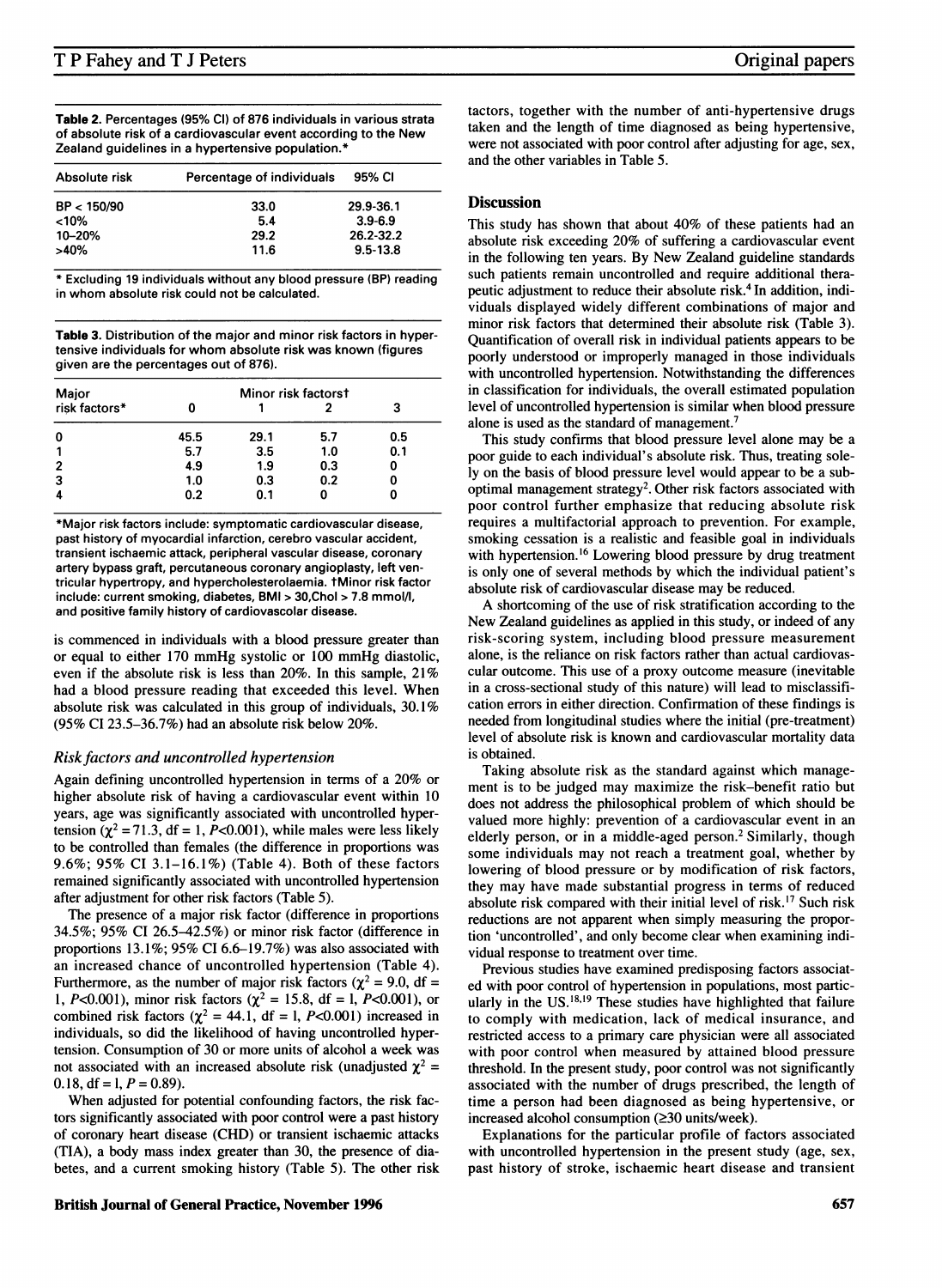Table 4. Statistical significance of associations for reported risk factors with uncontrolled hypertension.

|                                                                          |    | <b>Unadjusted</b> |         |  |
|--------------------------------------------------------------------------|----|-------------------|---------|--|
|                                                                          | df | $\chi^2$          | P       |  |
| Age (40-49, 50-59, 60-69, 70-79)                                         | 3  | .78.1             | < 0.001 |  |
| Sex                                                                      |    | 8.3               | 0.004   |  |
| Major                                                                    |    |                   |         |  |
| <b>Symptomatic CHD</b>                                                   |    | 10.4              | 0.001   |  |
| Past history of CHD                                                      |    | 17.6              | < 0.001 |  |
| Past history of CVA                                                      |    | 5.4               | 0.02    |  |
| Past history of TIA                                                      |    | 13.4              | < 0.001 |  |
| Past history of PVD                                                      |    | 1.5               | $0.33*$ |  |
| Past history of CABG                                                     |    | 0.06              | 0.81    |  |
| Past history of PTCA                                                     |    | 5.4               | $0.07*$ |  |
| Past history of LVH                                                      |    | 0.55              | 0.46    |  |
| Family history of hyperlipidaemia                                        |    | 0.07              | $1*$    |  |
| <b>Minor</b>                                                             |    |                   |         |  |
| Body mass index >30                                                      |    | 9                 | 0.003   |  |
| <b>Diabetes</b>                                                          |    | 7.6               | 0.006   |  |
| <b>Current smoker</b>                                                    |    | 4.4               | 0.04    |  |
| Family history of CVD                                                    |    | 0.9               | 0.34    |  |
| Cholesterol >7.8                                                         |    | 0.12              | 0.91    |  |
| Number of anti-hypertensive agents taken (1, 2, 3 or more)               | 2  | 8.3               | 0.02    |  |
| Length of time in years diagnosed as being hypertensive (0-5, 6 or more) |    | 1.49              | 0.22    |  |

\* Fisher's exact test.

Table 5. Adjusted odds ratios, 95% confidence intervals and P values for associations of various risk factors with uncontrolled hypertension.

| <b>Risk factor</b>    | Odds ratio | 95% CI    | P        |
|-----------------------|------------|-----------|----------|
| Age (per year)        | 1.08       | 1.06-1.10 | 0.0001   |
| Sex                   |            |           |          |
| Female*               | 1.0        |           |          |
| Male                  | 1.85       | 1.36-2.50 | 0.0001   |
| Major risk factors    |            |           |          |
| Past history of CHD   |            |           |          |
| No*                   | 1.0        |           |          |
| Yes                   | 2.13       | 1.34–3.37 | 0.0012   |
| Past history of TIA   |            |           |          |
| No*                   | 1.0        |           |          |
| Yes                   | 4.10       | 1.70-9.91 | 0.0008   |
| Minor risk factors    |            |           |          |
| Body mass index >30   |            |           |          |
| No*                   | 10         |           |          |
| Yes                   | 2.68       | 1.85-3.89 | < 0.0001 |
| <b>Diabetes</b>       |            |           |          |
| No*                   | 1.0        |           |          |
| Yes                   | 1.77       | 1.05-2.98 | 0.030    |
| <b>Current smoker</b> |            |           |          |
| No*                   | 1.0        |           |          |
| Yes                   | 1.82       | 1.20-2.75 | 0.005    |

\* Reference category.

ischaemic attack, body mass index, diabetes, and current smoking) are likely to be a combination of unavoidable risk factors (for example, increased age), lack of appreciation of the cumulative role of risk factors, and chance findings. Consequently, some of these findings would require replication in other studies.

What is clear is that a large proportion of hypertensive individuals remained at high absolute risk of a cardiovascular event despite drug treatment of their hypertension. Such a situation has most likely arisen for three reasons. First, doctors continue to treat according to blood pressure threshold alone and do not consider each person's absolute risk. Secondly, if absolute risk is considered in individual patient management, risk assessment may be too complex a task to be performed accurately  $-$  general practitioners have been shown to be inconsistent in their assessment of risk factors and estimation of absolute risk in coronary heart disease.<sup>20,21</sup> Lastly, doctors fail to understand the various methods by which clinical trials are presented, and tend to overestimate the benefits of relative risk measurements in comparison to absolute risk measurements when prescribing drugs.<sup>22</sup> Taken together, these reasons are likely to explain why so many individuals at high absolute risk of cardiovascular disease remained undertreated in this population.

New Zealand guidelines are not unique in attempting risk stratification for cardiovascular disease. Various scoring systems are now advocated for use by general practitioners in attempting to quantify absolute risk of coronary heart disease<sup>23,24</sup> and stroke.<sup>25</sup> At the same time, it has been shown that Canadian general practitioners overestimate the absolute risk of coronary heart disease,2' while general practitioners in the United Kingdom appear to ignore relevant risk factors when the estimation of risk becomes too complex.20

Computer-based decision support systems (CDSSs) have been shown to improve clinician performance and patient outcome in hypertension and other diseases.<sup>26,27</sup> Facilitating accurate risk assessment for cardiovascular disease with CDSSs by the use of guidelines<sup>4</sup> or risk scores<sup>23-25</sup> should allow an accurate risk profile for each individual to be calculated. A CDSS will also enable the clinician to ascertain the relevance of results from particular randomized controlled trials in hypertension for the individual patient potentially requiring treatment. This relevance could be considered in terms of how easily the trial as a whole can be generalized, and specifically in terms of the absolute risk profile of patients included in the trial.<sup>28</sup> Therapeutic or lifestyle modification can then be based on a more accurate risk-benefit ratio for each individual.